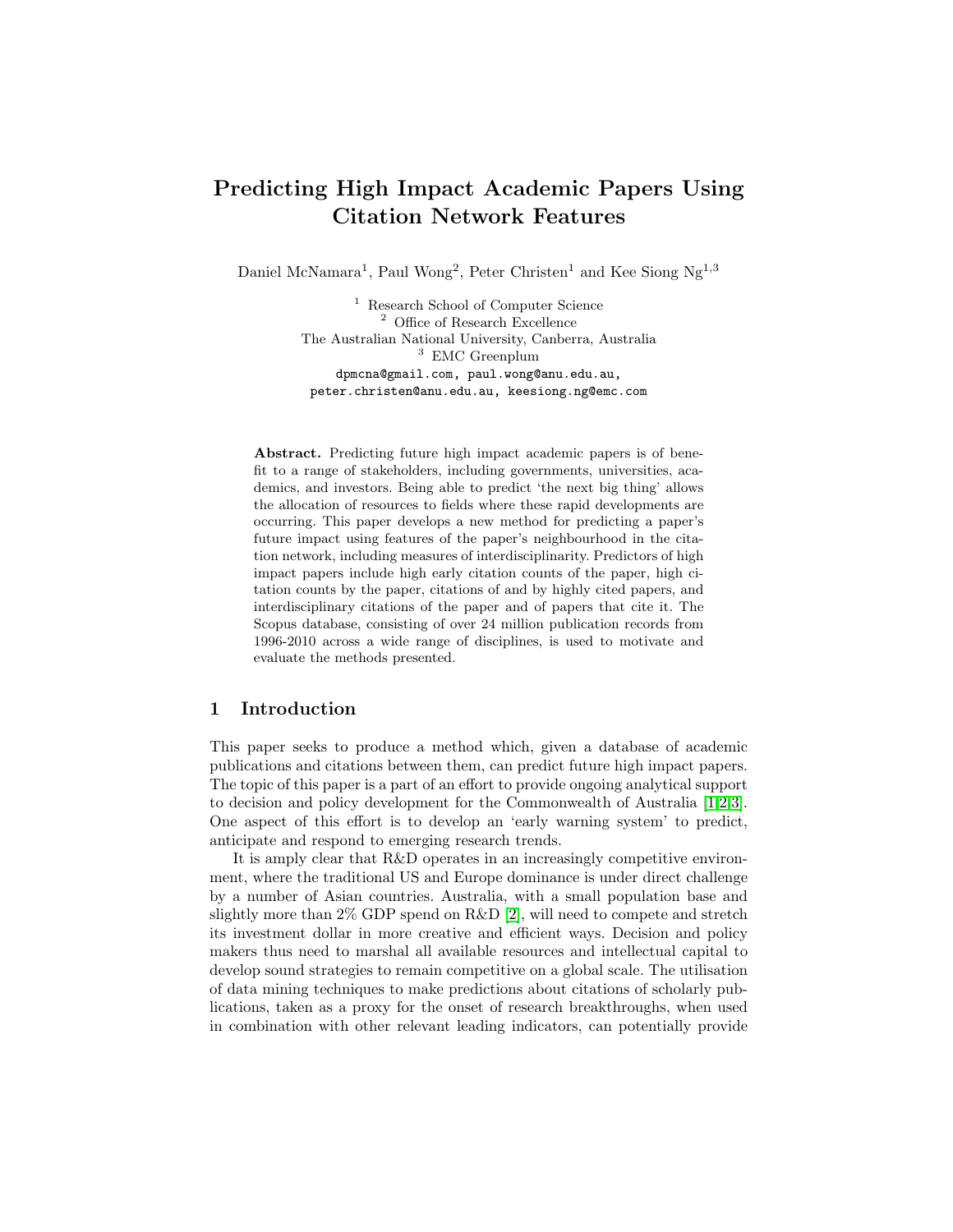competitive intelligence for strategy development. While Australia may not be able to invest in R&D to the same extent as other economic powerhouses to take advantage of being 'the first mover', with the development of insightful predictive analytics over a range of data sources, it can become an 'early adopter' and develop national research capabilities in an agile and timely manner. The motivation behind this paper is to develop useful predictive models to empower decision and policy making.

This paper is organised in the following way. Section [2](#page-1-0) reviews related work, and the Scopus database is presented in Sect. [3.](#page-2-0) Section [4](#page-2-1) covers the methods used in this paper, including a suitable measure of paper impact, predictive features from the paper's citation network neighbourhood, and prediction algorithms. The results of applying these methods to the Scopus database are shown in Sect. [5.](#page-5-0) Section [6](#page-9-0) presents the conclusion and future work.

## <span id="page-1-0"></span>2 Related Work

There is a rich literature on the topics of defining and predicting the impact of academic papers. Citation counts are the traditional and most straightforward way of measuring the impact of an individual paper. Citation counts have been used to distinguish between 'classic' papers which continue to be cited long after publication, and 'ephemeral' papers which rapidly cease to be cited [\[4\]](#page-10-3). We seek to formalise the notion of a classic or high impact paper.

Raw citation counts vary significantly between disciplines, making it a challenge to find an impact measure which is fair to papers from all fields. One approach has been to divide a paper's citations by its disciplinary average [\[5](#page-10-4)[,6\]](#page-10-5). A critique found that dividing by disciplinary average still generates different distributions across disciplines [\[7\]](#page-10-6). Other studies have instead worked with the disciplinary percentile rank, for example proposing that the top 1% of papers in each discipline should be considered classics [\[8](#page-10-7)[,9\]](#page-10-8). As detailed in Sect. [4.1,](#page-3-0) this paper builds on the percentile rank approach, but explicitly considers the possibility of multiple disciplinary classifications for a single paper, and favours papers with enduring influence using exponential discounting favouring more recent citations.

There are a range of features that can be used as predictors of a paper's future impact. These include citations of a paper soon after it is published [\[10](#page-10-9)[,11\]](#page-10-10); measures of network centrality such as average shortest path length, clustering coefficient and betweenness centrality [\[12\]](#page-11-0); the paper's authors' previous work [\[13](#page-11-1)[,14\]](#page-11-2); and keywords from the text of the paper [\[15\]](#page-11-3). The framework of information diffusion emphasises that ideas, like epidemics, spread through networks [\[16](#page-11-4)[,17\]](#page-11-5). We therefore expect that a paper's position in the network will be a determinant of the impact of its ideas. The theory of 'preferential attachment' suggests that in evolving networks, new nodes favour connections to existing highly connected nodes [\[18\]](#page-11-6). It has been proposed that when nodes span boundaries or 'structural holes' between previously disparate parts of intellectual networks, they induce structural variation and hence become influential [\[19,](#page-11-7)[20](#page-11-8)[,21\]](#page-11-9).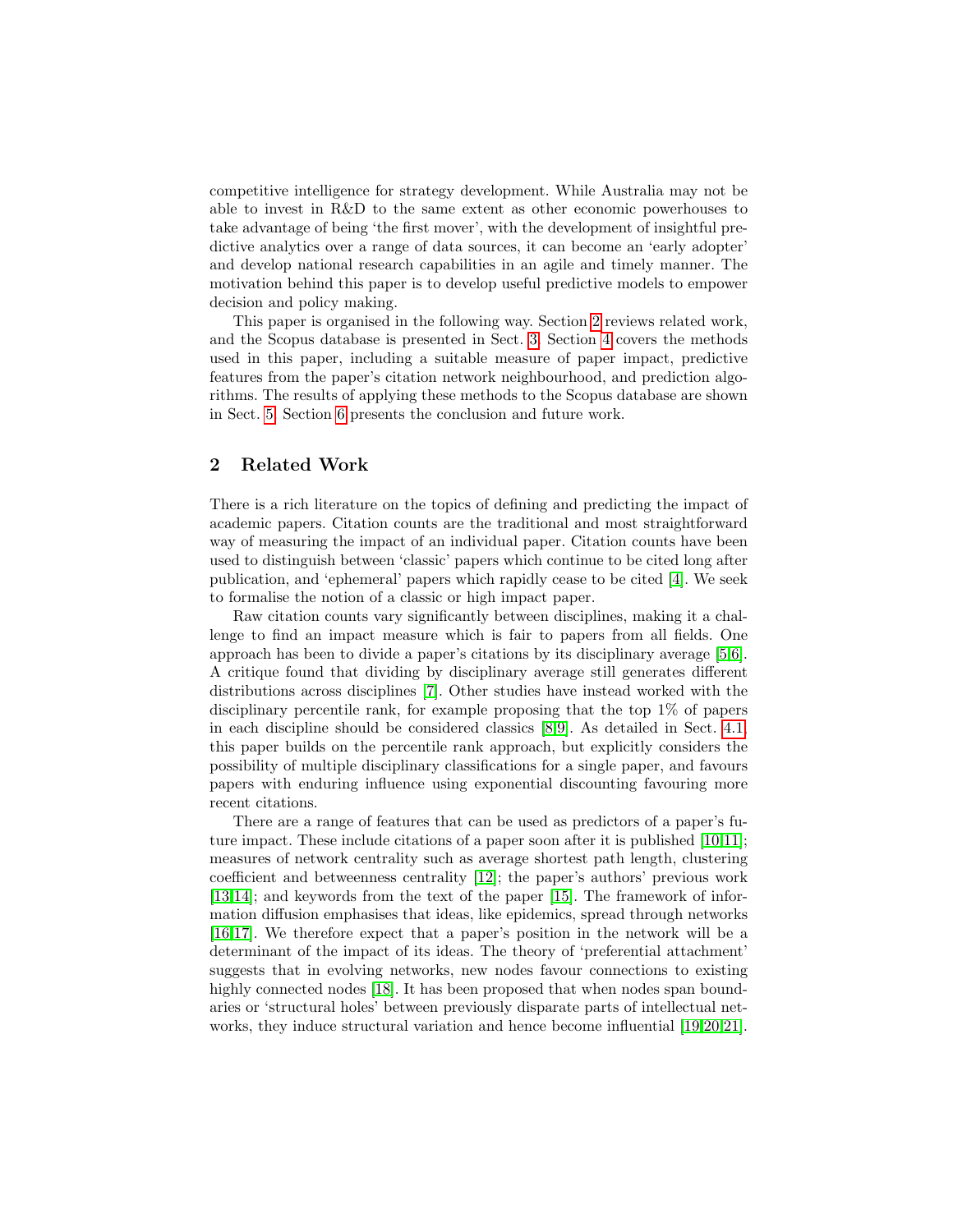This paper draws upon and examines these arguments by evaluating whether the number and interdisciplinarity of citations by and of a paper are predictive of its future impact.

Previous research has investigated the effect on future citation counts of paper interdisciplinarity, measured by the proportion of citations made by a paper outside its own discipline [\[22,](#page-11-10)[23\]](#page-11-11). This study builds on this approach but additionally distinguishes between closely and distantly related disciplines, allows multiple disciplines per paper, and considers the interdisciplinarity of citations of papers citing and cited by the original paper.

The experiments presented in previous studies using network features to predict academic impact often use datasets from individual fields [\[12](#page-11-0)[,20\]](#page-11-8) or institutions [\[24\]](#page-11-12). This paper is unusual in presenting results over a dataset as large and broad as the Scopus database. Additionally, it incorporates the dynamic nature of the citation network by considering citations disaggregated by year.

## <span id="page-2-0"></span>3 The Scopus Database

Scopus is a proprietary database of metadata records of academic papers. The database is owned by the publisher Elsevier and is one of a small number of major multidisciplinary bibliometric databases along with Thomson's Web of Science and Google Scholar. The version of Scopus used in this paper contains metadata records for 24,097,496 papers published during the years 1995-2012. The years 1996-2010 are complete, with more recent records yet to be comprehensively added. The records include title, authors including their countries and institutional affiliations, journal, document type, abstract, keywords, subject areas, and citations of and by the paper.

Figure [1](#page-3-1) shows the disiplinary coverage of the Scopus database, which focuses on medicine and science. The All Science Journal Classification (ASJC) system is used, with papers hierarchically grouped into 334 disciplines at the 4-digit level and 27 disciplines at the 2-digit level [\[25\]](#page-11-13). A given paper may have zero, one, or multiple disciplinary classifications.

### <span id="page-2-1"></span>4 Methods

We consider the task of predicting the future impact of papers over a horizon of  $\tau$  years from the present. We assume that citations by the paper of papers published up to  $\kappa$  years before its publication are available. The parameter  $\delta$  is the number of years of citations of the paper available at the time of prediction.

The database of academic papers considered can be represented as a set N, and an individual paper is represented by  $n \in N$ .  $N_t \subset N$  refers to the set of all papers published in year t. Citations are represented by  $a_{mn}$ , which is equal to 1 if paper m cites paper n, and 0 otherwise. The paper impact vector of length |N| is represented as y, where  $y_n = y(n)$  is the impact of paper n.

We assume that each paper is classified as belonging to one or more disciplines  $k \in K_0$ , where  $K_0$  is the set of disciplines. Further, we assume that the elements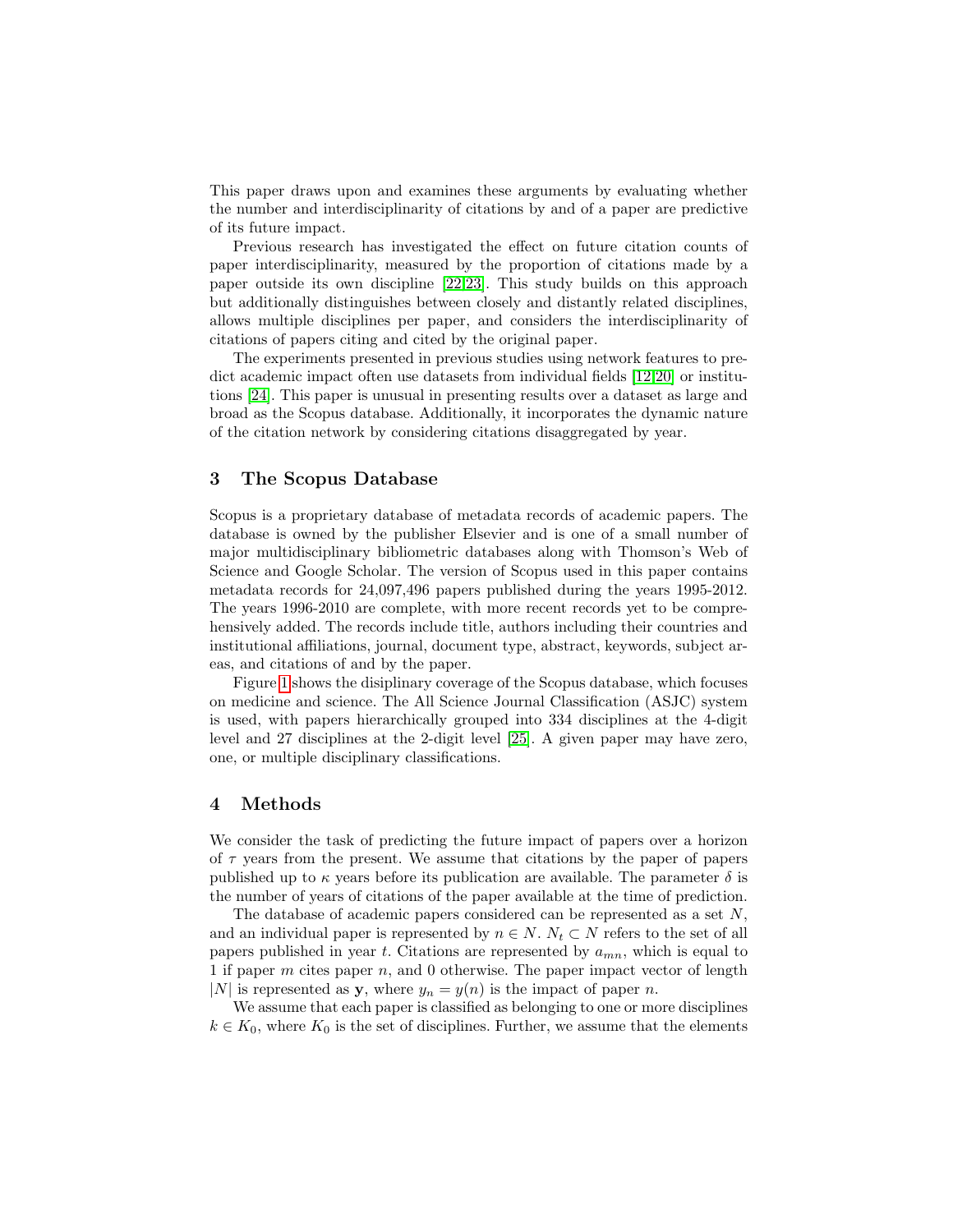

<span id="page-3-1"></span>Fig. 1. Scopus coverage by discipline. The 2-digit ASJC codes of each discipline are shown in brackets.

of  $K_0$  may be hierarchically grouped at levels of discipline similarity in the range  $i \in [0, \omega]$ , where  $K_i$  is the set of groups at level i in the hierarchy. At level 0, each code is assigned its own group; at level  $\omega$ , all codes are in the same group; and at intermediate levels, codes are assigned to groups containing some but not all other codes. In the case of Scopus,  $\omega = 2$ ,  $K_0$  contains a group for each 4-digit ASJC code,  $K_1$  contains the 2-digit ASJC code discipline groups, and  $K_2$ contains all disciplines in one group. Disciplinary classifications are represented by  $c_{nk}$ , the proportion of classifications of paper n as discipline k.

#### <span id="page-3-0"></span>4.1 Measuring Paper Impact

Our goal is to predict the impact of a given paper. To do this we must first determine how to measure impact, a topic discussed in Sect. [2.](#page-1-0) The number of citations of a paper is a good starting point.

We would like to take into account citations over several years, favouring recent citations. This is to find papers that have a lasting influence, rather than those that are popular for only a brief time. We do this using exponential decay in [\(1\)](#page-3-2). The parameter  $r \in [0, 1]$  controls the rate of decay, and can also be called the discount factor.

<span id="page-3-2"></span>
$$
y'(n) = \sum_{t=\delta+1}^{\tau+\delta} r^{\tau+\delta-t} \sum_{m \in N_t} a_{mn} \tag{1}
$$

Some disciplines cite more frequently than others. We accommodate this by finding the percentile rank of n across all papers in its discipline(s), including pa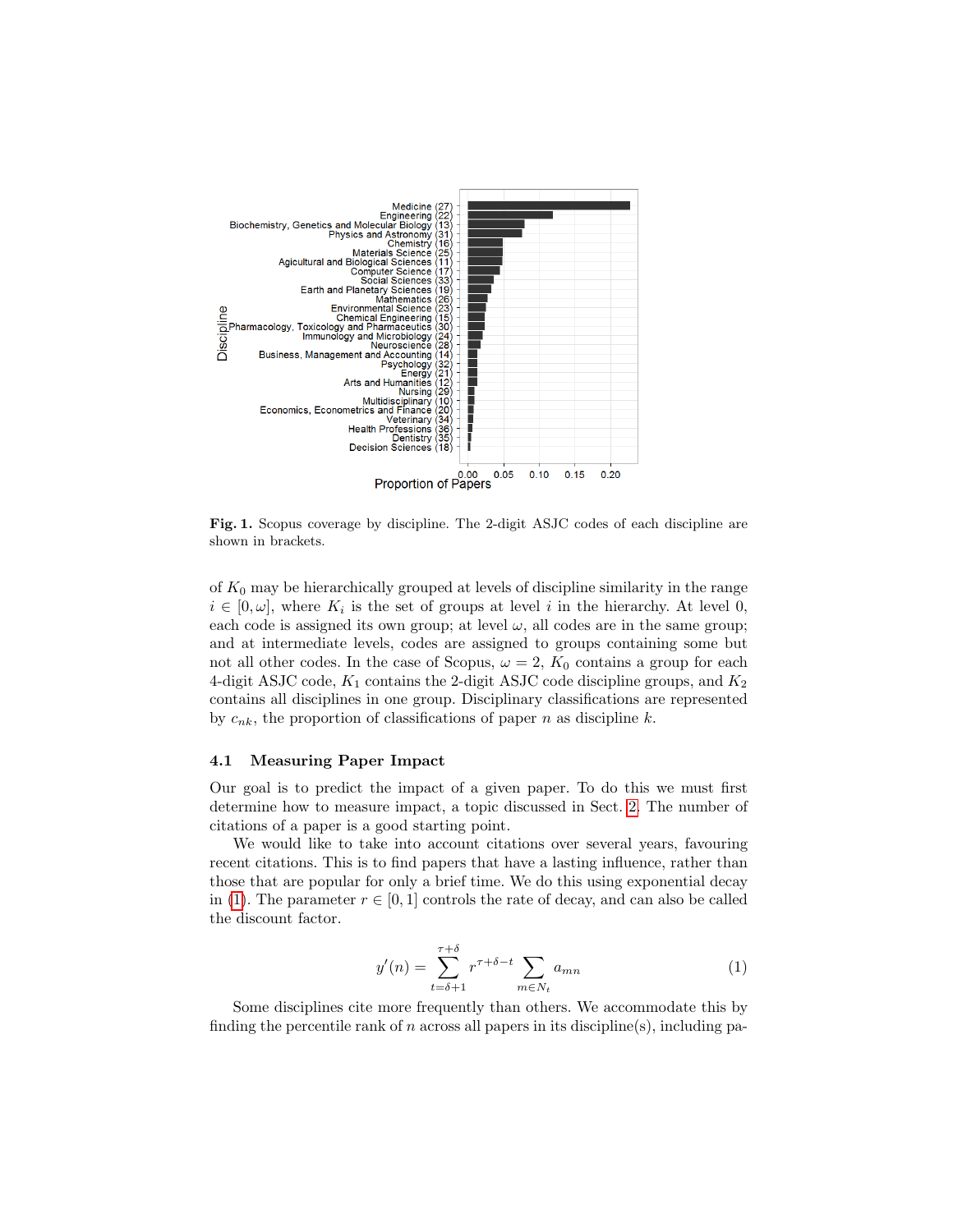pers from multiple years. This is shown for an individual discipline in [\(2\)](#page-4-0). We use the indicator function  $I(a, b) = 1$  if  $a > b$ , 0 otherwise. These ranks are combined to a single rank in  $(3)$ , where y is the paper impact metric. Using percentile rank makes the paper impact distributions of all disciplines approximately uniform in the range  $y(n) \in [0, 1]$ .

<span id="page-4-0"></span>
$$
y''(n,k) = \frac{\sum_{m \in N} I(y'(n), y'(m)) I(c_{mk}, 0)}{\sum_{m \in N} I(c_{mk}, 0)}
$$
(2)

<span id="page-4-1"></span>
$$
y(n) = \sum_{k \in K} c_{nk} y''(n, k) \tag{3}
$$

We propose fixing a threshold  $\lambda$ , such that for a set of papers N, the high impact or classic papers  $N^*$  are defined according to [\(4\)](#page-4-2). A similar approach has previously been suggested [\[9\]](#page-10-8), identifying high impact or classic papers as the top 1% most highly cited papers in each discipline. Using this 1% threshold corresponds to setting  $\lambda = 0.99$ . The paper impact  $y(n)$ , referred to as the target variable in the context of prediction, has the additional advantages that it takes into account papers with multiple classifications, and weights later citations more heavily to measure the ongoing effect of a paper. Note that this definition of classics is relative to the set of papers being considered, so that every set of papers will always have a fixed proportion of classics.

<span id="page-4-2"></span>
$$
N^* = \{ n \in N \mid \frac{1}{|N|} \sum_{m \in N} I(y(n), y(m)) \ge \lambda \}
$$
 (4)

#### <span id="page-4-3"></span>4.2 Predictive Features

There are many potential predictors of future impact. In this paper only properties of the paper's neighbourhood in the citation network are considered. As described in Sect. [2,](#page-1-0) this is motivated by the framework of information diffusion which states that a node's position in a network impacts its ability to have intellectual influence. The features  $f$  used are specified in Table [1.](#page-5-1)

The paper's disciplinary classifications and the annual citations of and by the paper are the base citation network neighbourhood features considered. In the case  $\delta = 0$ , we only have information about papers cited by the paper, whereas if  $\delta > 0$  we also have information about papers that cite the paper.

Previous work has proposed that interdisciplinary work is likely to be more influential [\[20,](#page-11-8)[21,](#page-11-9)[26\]](#page-11-14), since it fills in 'structural holes' in the network. This paper seeks to quantitatively evaluate this hypothesis, extending previous work which measures the interdisciplinarity of a paper using the proportion of its citations that are of papers in other disciplines [\[22,](#page-11-10)[23\]](#page-11-11). In this study, individual papers may have multiple disciplinary classifications, and the classifications may be hierarchically grouped at levels in the range  $i \in [0, \omega]$ . The interdisciplinarity type i means that at least one pair of classifications of the cited and citing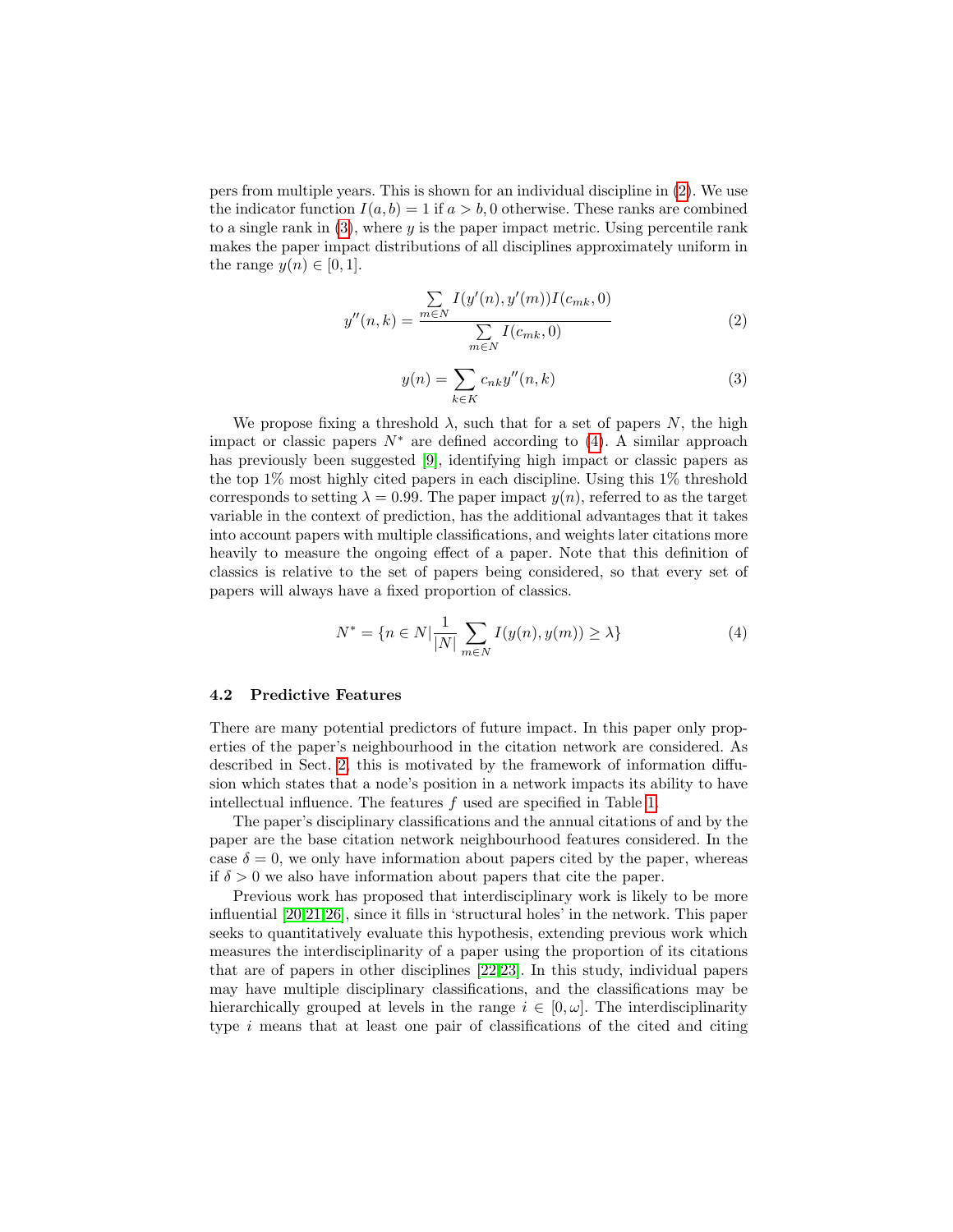<span id="page-5-1"></span>Table 1. Summary of features used for predicting the impact of individual papers. 'b' stands for citations *by* a paper, 'o' stands for citations *of* a paper, and moving outwards from the original paper these citation types are added to the feature set name.  $K_{\nu}$  is the set of discipline groups at the hierarchy level  $\nu$ ,  $\omega$  is the number of levels in the hierarchical grouping of disciplines,  $\kappa$  is the years of citations by the paper available, and  $\delta$  is the year of prediction relative to the paper's publication.

| Feature         | Feature            | <b>Feature Set Description</b>                                          |  |  |
|-----------------|--------------------|-------------------------------------------------------------------------|--|--|
| Set             | <b>Set Size</b>    |                                                                         |  |  |
| $\mathbf c$     | $ K_{\nu} -1$      | $c_k$ is the proportion of paper's disciplinary classifications in      |  |  |
|                 |                    | discipline group $k$                                                    |  |  |
| b               | $\kappa$           | $b_t$ is the number of citations by paper in year t                     |  |  |
| B               | $(\omega+1)\kappa$ | $b_{it}$ is the proportion of cited papers of interdisciplinarity type  |  |  |
|                 |                    | i published in year $t$                                                 |  |  |
| $\Omega$        | $\delta$           | $o_t$ is the number of citations of paper in year t                     |  |  |
| Ω               | $(\omega+1)\delta$ | $o_{it}$ is the proportion of citing papers of interdisciplinarity type |  |  |
|                 |                    | $i$ published in year $t$                                               |  |  |
| $b\overline{o}$ |                    | Average number of citations of cited papers                             |  |  |
| bo              | $\omega+1$         | $boi$ is the average proportion of citations of cited papers of         |  |  |
|                 |                    | interdisciplinarity type $i$                                            |  |  |
| OQ              | 1                  | Average number of citations of citing papers                            |  |  |
| $\overline{O}$  | $\omega+1$         | $ooi$ is the average proportion of citations of citing papers of        |  |  |
|                 |                    | interdisciplinarity type $i$                                            |  |  |

papers are in the same group at hierarchy level  $i \in [0, \omega]$ , but not at any lower hierarchy level. In the context of Scopus, interdisciplinarity type 0 indicates that the two papers share a 4-digit ASJC code, type 1 indicates that they share a 2-digit ASJC code but no 4-digit ASJC code, and type 2 indicates that they share no 2-digit ASJC code. The proportions of citations of and by the paper of each interdisciplinary type for each year are used as predictive features.

Going one level further out in the neighbourhood of the paper, the number and interdisciplinarity of citations of those papers cited by and citing the paper are considered. These 'higher order' features are of interest since they measure the effect of citing and being cited by 'authorities'.

#### 4.3 Prediction Algorithms

Several algorithms are used for making predictions of the target variable based on the features outlined in Sect. [4.2.](#page-4-3) These are linear regression, decision trees and random forests [\[27\]](#page-11-15). These were chosen since they are known to be effective prediction algorithms with readily available implementations [\[28,](#page-11-16)[29](#page-11-17)[,30\]](#page-11-18).

# <span id="page-5-0"></span>5 Experiments And Discussion

The Scopus Database detailed in Sect. [3](#page-2-0) was used to evaluate the methods presented in Sect. [4.](#page-2-1) A training set with predictors and response variables completely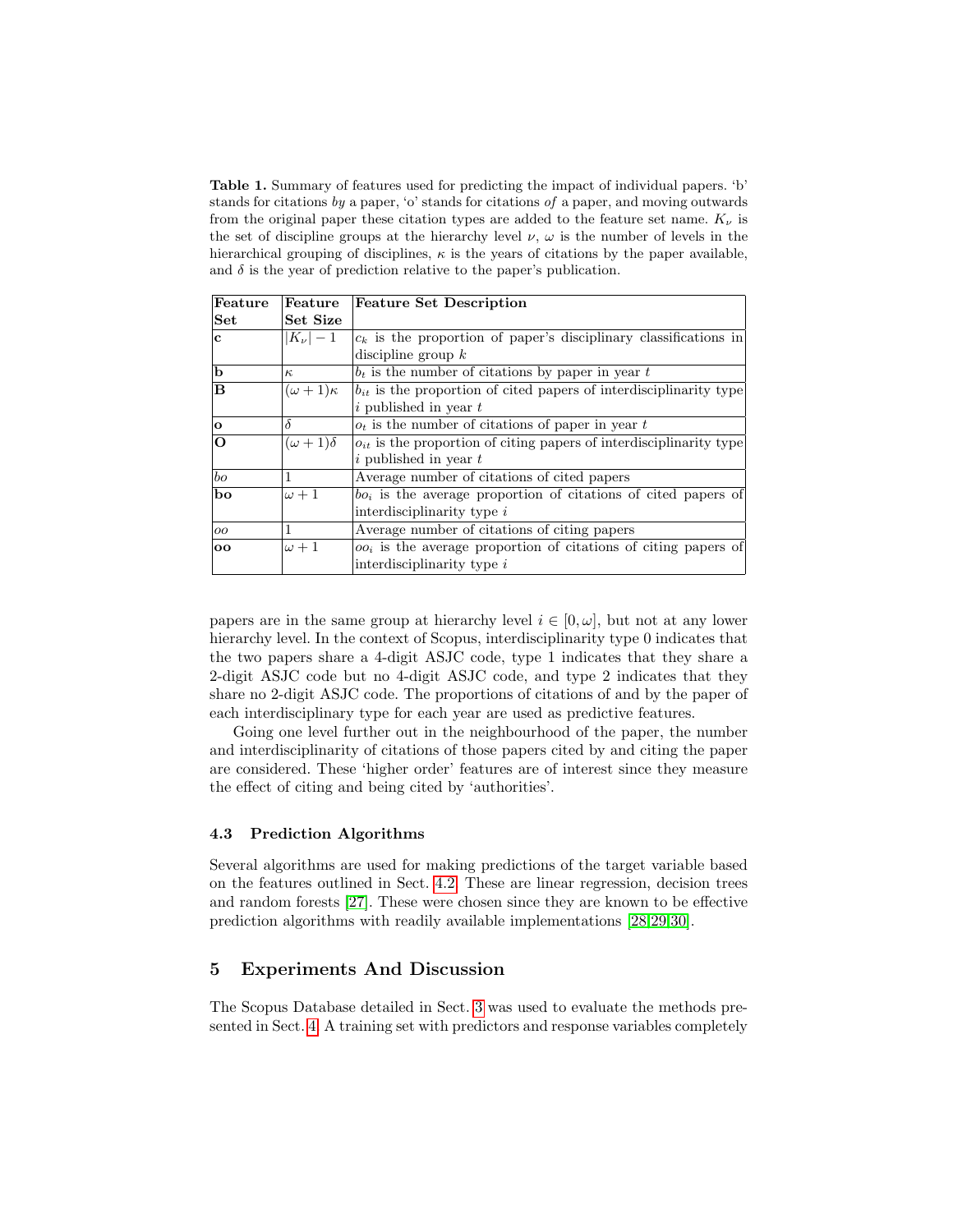available before the year of prediction is required to train the prediction algorithm. In our experiments, the training set consists of Scopus database papers published in 2000 and the test set consists of papers published in 2005.

Furthermore, the papers considered are restricted to those with at least one ASJC disciplinary classification, and to citations of and by those papers where the other paper also had at least one ASJC disciplinary classification. This is the case in more than 98% of the dataset and eliminates the complexity of dealing with missing data. The final training set consists of 1,184,842 papers and the test set of 1,704,624 papers.

We use the following parameter settings: the prediction horizon  $\tau = 3$ , a common timeframe for decision-makers; citations of papers up to  $\kappa = 4$  before the paper's publication are included to fit into the data available; experiments where  $\delta = 0$  and  $\delta = 2$  are tried to assess the impact of varying the year of prediction relative to the paper's publication;  $\omega = 2$  so that citation interdisciplinarity can be measured using 2-digit and 4-digit ASJC codes;  $\nu = 1$  so that the 2-digit ASJC codes of papers are made available to the prediction algorithm; and the discount rate  $r = 0.9$  to reward papers with enduring influence.

#### 5.1 Feature Ranking Using Spearman Coefficient

Spearman's rank correlation coefficient  $\rho$ , a standard measure of the dependence of two variables using a monotone function, was taken for each of the features described in Sect. [4.2](#page-4-3) and the target variable y. The top features ranked by their  $\rho$  value with the target variable y are shown in Table [2.](#page-7-0) Figure [2](#page-7-1) shows a dendogram of the top features, which are hierarchically clustered using the distance metric defined in [\(5\)](#page-6-0). The unsupervised feature clusters correspond closely to the groupings defined in Table [1.](#page-5-1)

<span id="page-6-0"></span>
$$
dist(f_1, f_2) = 1 - |\rho(f_1, f_2)| \tag{5}
$$

The variables not known at the time of the paper's publication are shown as NA in the  $\rho_0$  column. The feature sets **B**, **O**, bo and **oo** are the proportions of citations of a particular interdisciplinarity type (see Table [1](#page-5-1) for details). For each of these feature sets, the papers for which there are no such citations are excluded from the Spearman coefficient calculations, since these proportions are not meaningful for these papers. In the prediction algorithms these features are given a value of 0 in these cases, to avoid the problem of missing data.

Table [2](#page-7-0) shows that the most predictive variables are  $o_2$  and  $o_1$ , the number of citations of the paper 2 years and 1 year after publication respectively, which are also clustered together in Fig. [2.](#page-7-1) This is intuitive since we would expect citations in early years to have a strong positive correlation with those in later ones.

The next most predictive variables are those in b, the number of citations made by the paper, which also form a cluster in Fig. [2.](#page-7-1) This suggests that papers which cite more are themselves more highly cited. A high number of citations may suggest that the paper is thoroughly researched, or may be a review paper.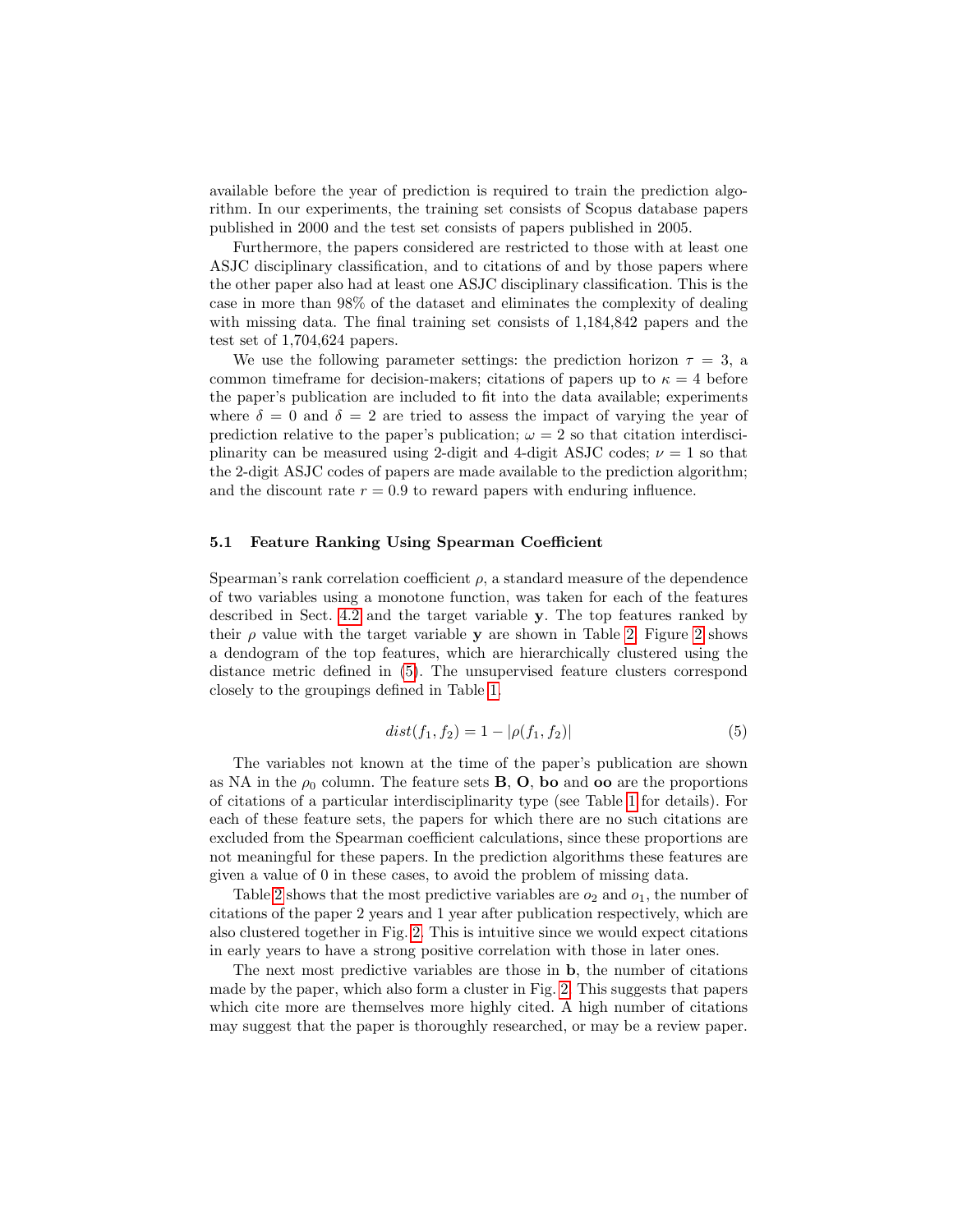<span id="page-7-0"></span>Table 2. Top 10 features, ranked by absolute value of Spearman coefficient  $\rho$  for the prediction task where  $\delta = 2$ . The subscripts 0 and 2 refer to the value of  $\delta$  used.

| Feature Rank $\rho_2$ |                |                               | $\rho_0$ | Description                                                      |
|-----------------------|----------------|-------------------------------|----------|------------------------------------------------------------------|
| 02                    |                | $0.6757\vert\mathrm{NA}\vert$ |          | Citations of paper at $t=2$                                      |
| O <sub>1</sub>        | $\overline{2}$ | 0.5887 NA                     |          | Citations of paper at $t=1$                                      |
| $b_{-3}$              | 3              |                               |          | 0.4361 0.4463 Citations by paper at $t = -3$                     |
| $ b_{-2} $            | 4              |                               |          | $\boxed{0.4327 0.4489 $ Citations by paper at $t=-2$             |
| $b_{-4}$              | 5              |                               |          | $0.4264[0.4325]$ Citations by paper at $t=-4$                    |
| $b_{-1}$              | 6              |                               |          | $[0.3733]$ 0.3919 Citations by paper at $t=-1$                   |
| OO                    | 7              | $0.2735$ NA                   |          | Average number of citations of citing papers                     |
| $b\overline{o}$       | 8              |                               |          | $[0.2266]$ $0.2594]$ Average number of citations of cited papers |
| 002                   | 9              | $0.1346$ NA                   |          | Proportion of citations of citing papers of most                 |
|                       |                |                               |          | interdisciplinary type                                           |
| $O_{21}$              | 10             | $0.1341$ NA                   |          | Proportion of citing papers of most interdisci-                  |
|                       |                |                               |          | plinarity type published in year $t=1$                           |



<span id="page-7-1"></span>Fig. 2. Dendogram of top 10 features as described in Table [2.](#page-7-0) The distance between features is given by [\(5\)](#page-6-0).

bo, the average number of citations of cited papers, and oo, the average number of citations of citing papers, are both positively correlated with the target variable, and form a cluster in Fig. [2.](#page-7-1) The first result suggests that citing papers that are 'authorities' is advantageous for future citations. The second suggests that being cited by 'authorities' is also advantageous.

There is also evidence that interdisciplinarity is a predictor of future citations.  $oo<sub>2</sub>$ , the proportion of citations of citing papers which are most interdisciplinary, is positively correlated with the target variable. So is  $o_{21}$ , the proportion of citations of the paper of the most interdisciplinarity type published in year  $t = 1$ . Other features indicating citations of the most interdisciplinary type fell just outside the top 10 and showed positive correlations. Previous studies have found that interdisciplinarity has a mix of both positive and negative correlations with paper impact depending on the paper's discipline [\[22](#page-11-10)[,23\]](#page-11-11), and no clear correlation overall [\[23\]](#page-11-11). While individual disciplines are not studied here, there are weak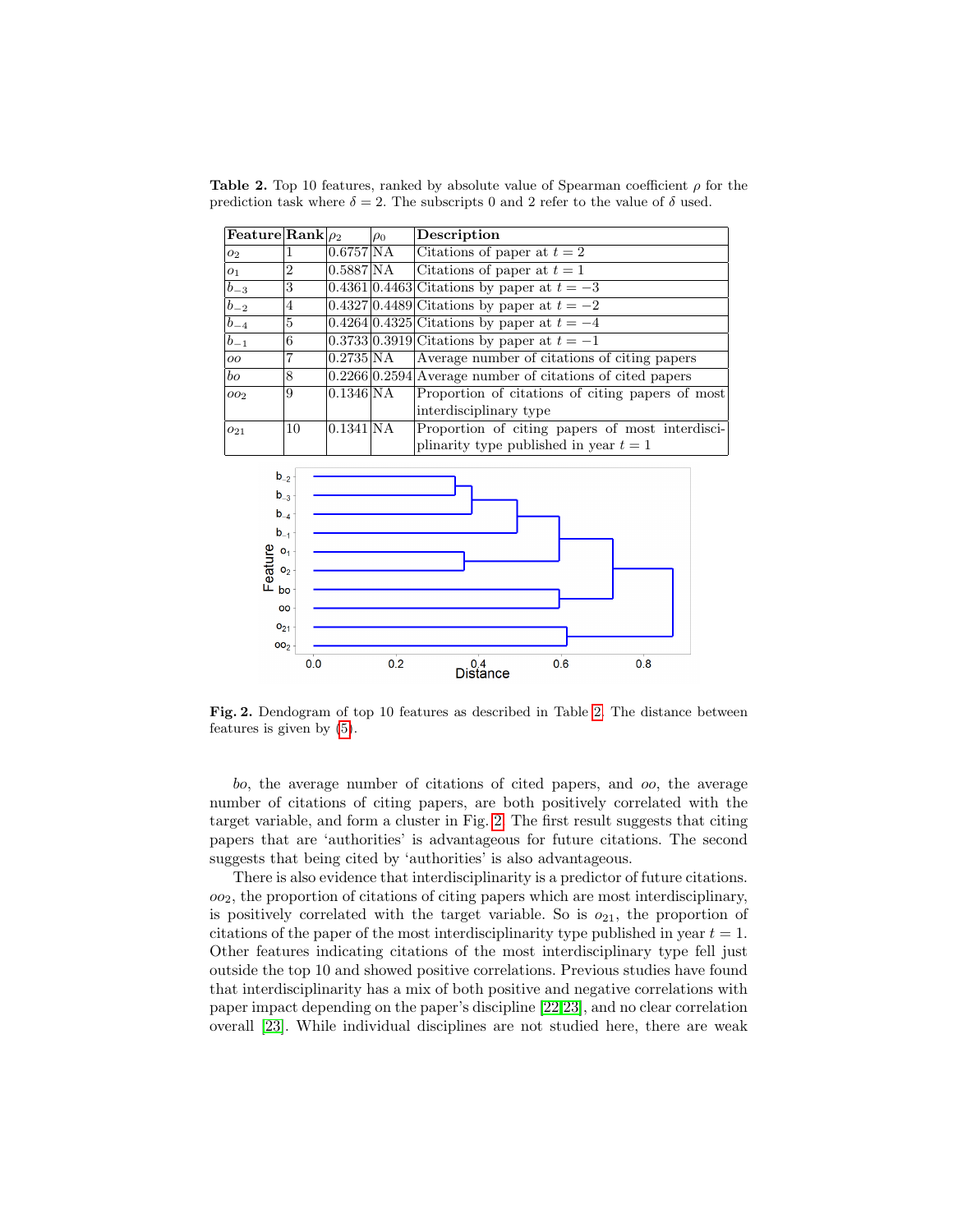positive correlations between features indicating interdisciplinarity and impact overall. A possible reason for this discrepancy is that in this study features of interdisciplinarity are disaggregated by year, and include citations of the paper and citations of cited and citing papers, in addition to citations by the paper as in [\[22,](#page-11-10)[23\]](#page-11-11).

The correlations with impact calculated from the year of publication follow a similar pattern overall to those with impact calculated from two years after publication. However, citations by a paper matter more to its citations soon after publication than several years after, when other factors become more dominant.

It is possible to test significance of the Spearman coefficients using the null hypothesis that there is no correlation between the target variable and the feature [\[31\]](#page-11-19). A test statistic can be generated for a Student's t-distribution with  $|N| - 2$ degrees of freedom. The values of this test statistic showed that each of the top 10 features shown in Table [2](#page-7-0) were statistically significant.

#### 5.2 Prediction Results

Root mean square error (RMSE) is a standard measure of the accuracy of predictions in a regression context. Linear regression, decision trees and random forests, as implemented here, all learn parameter values which minimise the sum of squares error (and hence RMSE) over the training set. In order to get a sense of how well our prediction algorithms are performing, it is helpful to have a baseline. A simple baseline is the mean target variable of the training set. This is also the optimal constant value which minimises the RMSE over the training set. This baseline achieved RMSE scores of 0.3645 for the training set and 0.3797 for the test set. We evaluate prediction performance by calculating the percentage improvement on this baseline.

The test set score of each feature set and algorithm combination is shown in Fig. [3.](#page-9-1) As expected, all the algorithms found predicting a paper's future citations from two years after publication ( $\delta = 2$ ) much easier than predicting its citations from the year of its publication  $(\delta = 0)$ .

The best performing algorithm was random forest. For the prediction task where  $\delta = 0$ , it achieved an 18.38% improvement on the baseline, and for  $\delta = 2$ , it achieved a 34.44% improvement. It is not surprising that as an ensemble method it performed better than the individual regression methods. It is noticeable that adding more features, particularly in the task predicting from two years after publication, actually made its performance slightly worse. This is likely related to the fact that each split only uses a sample of the features. When more features are added in, it may miss the most important features.

Other metrics offer further insights into the algorithm's performance. Using  $R<sup>2</sup>$ , which can be interpreted as the proportion of variation in the target variable explained by the prediction, random forest's best test set results were 0.3342 for the  $\delta = 0$  task, and 0.5697 for the  $\delta = 2$  task. A classification approach, using the definition of classic papers from [\(4\)](#page-4-2), showed that 8.28% of test set classic papers were successfully predicted for  $\delta = 0$ , and 38.73% for  $\delta = 2$ .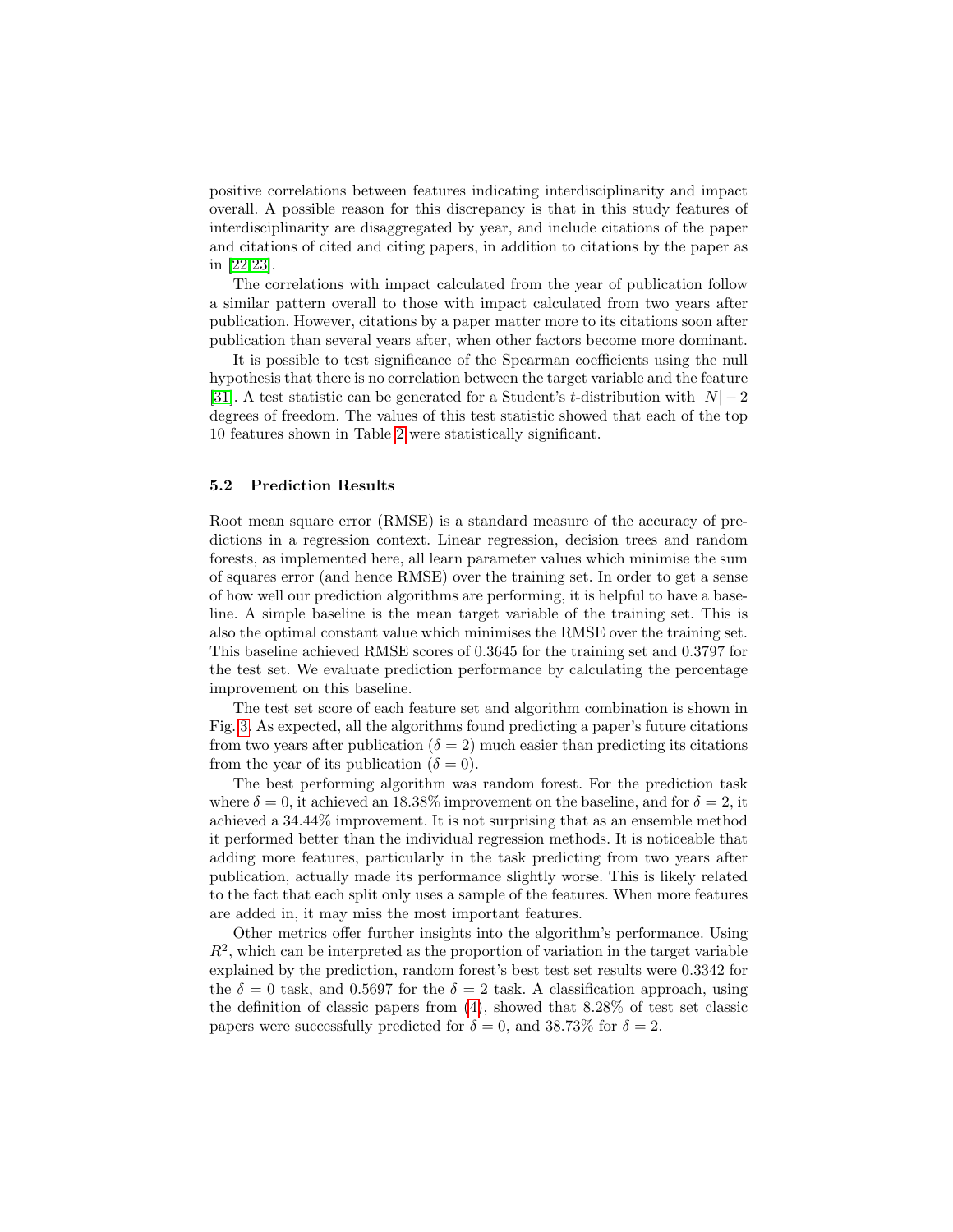

<span id="page-9-1"></span>Fig. 3. Performance of prediction algorithms with a range of features, as described in Sect. [4.2.](#page-4-3)

In the case of an individual decision tree, its results were not quite as strong as random forest, but were in similar ranges for the two tasks. Linear regression did not perform as well as the other algorithms, though it showed improvement when information about the interdisciplinarity of citations was included.

# <span id="page-9-0"></span>6 Conclusion and Future Work

This paper presented a new method for the prediction of the future impact of individual papers. Predictive features based on a paper's position in the citation network were used, drawing upon and evaluating previous research on information diffusion in networks, which suggests that nodes which are highly connected [\[18\]](#page-11-6) and span network boundaries [\[19,](#page-11-7)[20](#page-11-8)[,21\]](#page-11-9) are likely to be more influential. The method was implemented and evaluated using an exceptionally large and broad academic database, Scopus, comprising over 24 million papers from 1996-2010.

The notion of a classic or high impact paper was formalised using a novel metric of paper impact. This is a weighted average of the percentile ranks of citations of a paper across its disciplinary classifications, with an exponential discount rate favouring more recent citations to identify papers with enduring influence. The number of citations of the paper in the early years after publication, the number of citations by the paper, the average number of citations of citing and cited papers, and more interdisciplinary citations of the paper and of citing papers, were found to positively correlate with the paper's future impact.

Three prediction algorithms - linear regression, decision trees and random forest - were proposed to predict the future impact of individual papers. The percentage of RMSE improvement over the training set mean baseline was used to evaluate prediction performance. The results found that random forest was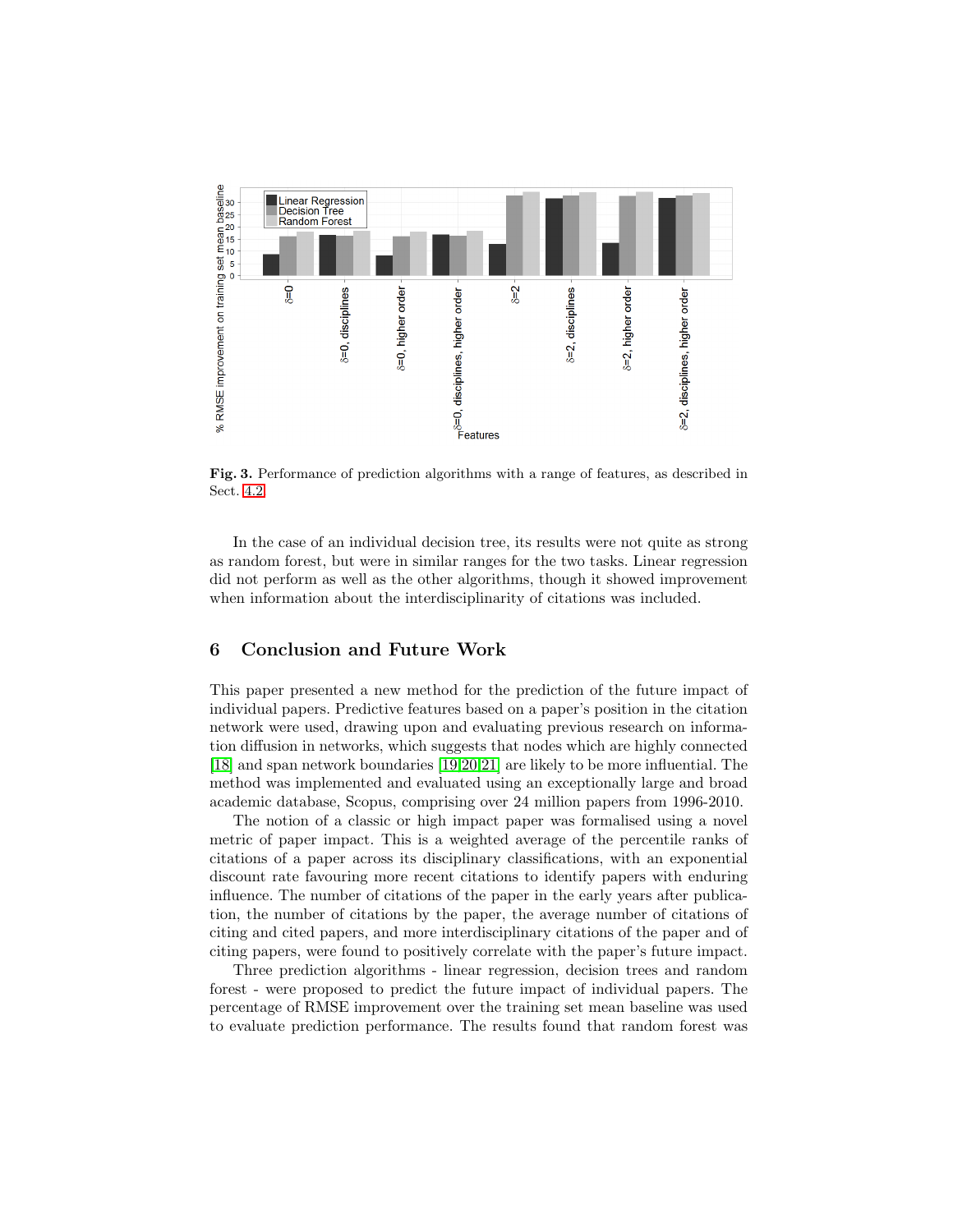most predictive, achieving an 18% improvement predicting from the year of a paper's publication, and a 34% improvement predicting from two years after it.

This predictive capacity can assist universities, governments and investors by alerting them to future high impact papers, as well as to researchers, institutions and fields producing such papers. There is exciting potential for such an analytical tool to assist policy development and decision making.

Improved prediction can be achieved using a longer time window; adding other features such as author, journal and article text; and employing more sophisticated prediction algorithms such as support vector machines. Another option is the collective classification approach, simultaneously making predictions for individual papers and allowing these predictions to influence each other [\[32\]](#page-11-20). While in this paper the task is predicting citation counts, link prediction in the citation network [\[33\]](#page-11-21) would provide the user with more detail.

The predictions about individual papers may be aggregated at the field level using co-citation analysis [\[34\]](#page-11-22). A co-citation graph can be constructed, where predicted classic papers are nodes, and edges occur when the citation behaviours of two papers are sufficiently similar using a metric such as weighted cosine similarity. Emerging fields of research can be predicted using community detection in the co-citation network of predicted high impact papers, for example by extracting the maximal cliques or components of the network. The authors of this paper anticipate a forthcoming publication on this topic, with the goal of creating a powerful tool to aid strategic research investment.

## References

- <span id="page-10-0"></span>1. Australian Government: [Australia in the Asian Century White Paper.](http://asiancentury.dpmc.gov.au/sites/default/files/white-paper/australia-in-the-asian-century-white-paper.pdf) (2012)
- <span id="page-10-1"></span>2. Department of Industry, Innovation, Science, Research and Tertiary Education: [2012](http://www.innovation.gov.au/Research/Documents/NationalResearchInvestmentPlan.pdf) [National Research Investment Plan.](http://www.innovation.gov.au/Research/Documents/NationalResearchInvestmentPlan.pdf) (2012)
- <span id="page-10-2"></span>3. Office of the Chief Scientist of Australia: [Health of Australian Science.](http://www.chiefscientist.gov.au/wp-content/uploads/HASReport_Web-Update_200912.pdf) (2012)
- <span id="page-10-3"></span>4. Price, D.: Networks of scientific papers. Science 149 (1965): 3683, 510–515
- <span id="page-10-4"></span>5. Castellano, C. and Radicchi, F.: On the fairness of using relative indicators for comparing citation performance in different disciplines. Archivum Immunologiae et Therapiae Experimentalis 57 (2009): 2, 85–90
- <span id="page-10-5"></span>6. Radicchi, F., Fortunato, S., and Castellano, C.: Universality of citation distributions: Toward an objective measure of scientific impact. Proc. Natl. Acad. Sci. USA 105 (2008): 45, 17268–17272
- <span id="page-10-6"></span>7. Waltman, L., van Eck, N. J., and van Raan, A. F.: Universality of citation distributions revisited. J. Am. Soc. Inf. Sci. Technol. 63 (2012): 1, 72–77
- <span id="page-10-7"></span>8. Small, H.: Tracking and predicting growth areas in science. Scientometrics 68 (2006): 3, 595–610
- <span id="page-10-8"></span>9. Upham, S. and Small, H.: Emerging research fronts in science and technology: patterns of new knowledge development. Scientometrics 83 (2010): 1, 15–38
- <span id="page-10-9"></span>10. Adams, J.: Early citation counts correlate with accumulated impact. Scientometrics 63 (2005): 3, 567–581
- <span id="page-10-10"></span>11. Manjunatha, J. N., Sivaramakrishnan, K. R., Pandey, R. K., and Murthy, M. N.: Citation prediction using time series approach KDD cup 2003 (task 1). SIGKDD Explor. Newsl. 5 (2003): 2, 152–153